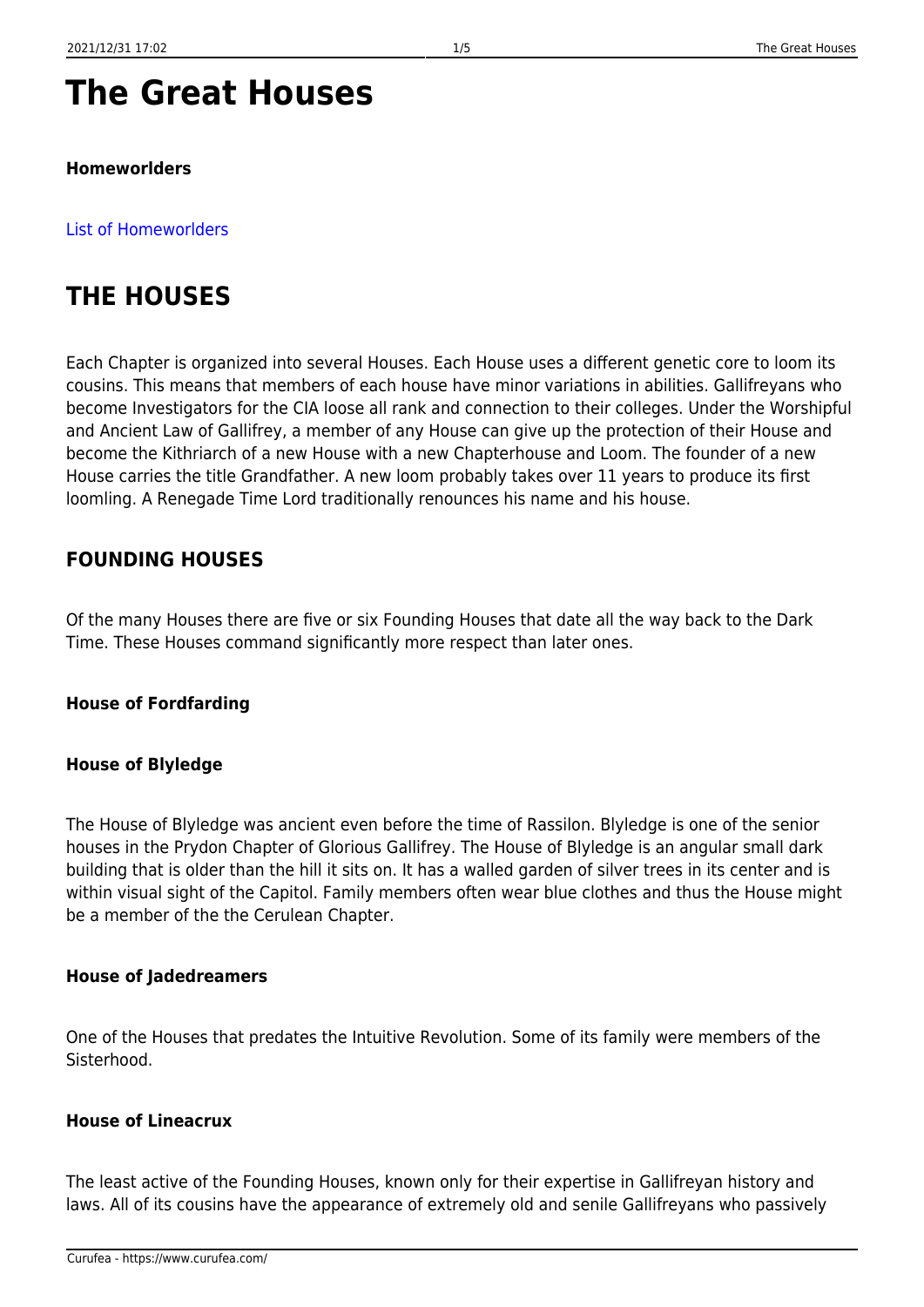observe society around them. In fact the Lineacrux cousins at some of the most powerful and influential members of Gallifreyan society. Their decrepit appearance is merely an act designed to lull others into ignoring them. They observe and (when consulted) offer their opinion in almost all gatherings of Gallifreyan society.

## **OLDBLOOD HOUSES**

The oldblood houses are the Founding houses plus the houses created by Rassilon after the Intuitive Revolution.

#### **House of Arpexia**

The cousins of this house are Gallifrey's only scientific fundamentalists. They place great faith reason and logic as the solution to all problems and shun emotion. They have been conducting research for research sake for millions of years. This house was responsible for the unstable Babels. They've produced many experimental Time Travel Capsules over the eons, but their technology tends to be over complicated.

#### **House of Catherion**

An now extinct House whose chapterhouse is looked after by a caretaker line.

#### **House of Brightshore**

A Prydonian House

#### **House of Ixion**

This House is located on the edge of the civilized portion of Gallifrey next to a mountain range. Its original Family left during the first Diaspora leaving only a line of caretakers to watch after the House. Millions of years later Morbius chose it as the Headquarters for the Order of the Weal and made one of the caretakers, Chatelaine Thessalia, head of the organization. Its 'cousins' were malcontents from larger Houses who were combat trained. Despite this training most of their duties were administrative. They Loom of Ixion was never used but rumor has it that they tampered with other House's Looms to produced mutants and renegades.

#### **House of Lungbarrow**

This Oldblood House was founded in response to the curse and became one of the original five founding houses from the time of Rassilon. The crest of Lungbarrow is two silver leafed trees whose branches reach over and intertwine. 45 cousins are allotted to the house of Lungbarrow. For the most part no Family members come to the House of Lungbarrow, except for Loomings and Tombings. In the last several thousand years it has fallen from favor, with its highest-ranking member holding a title of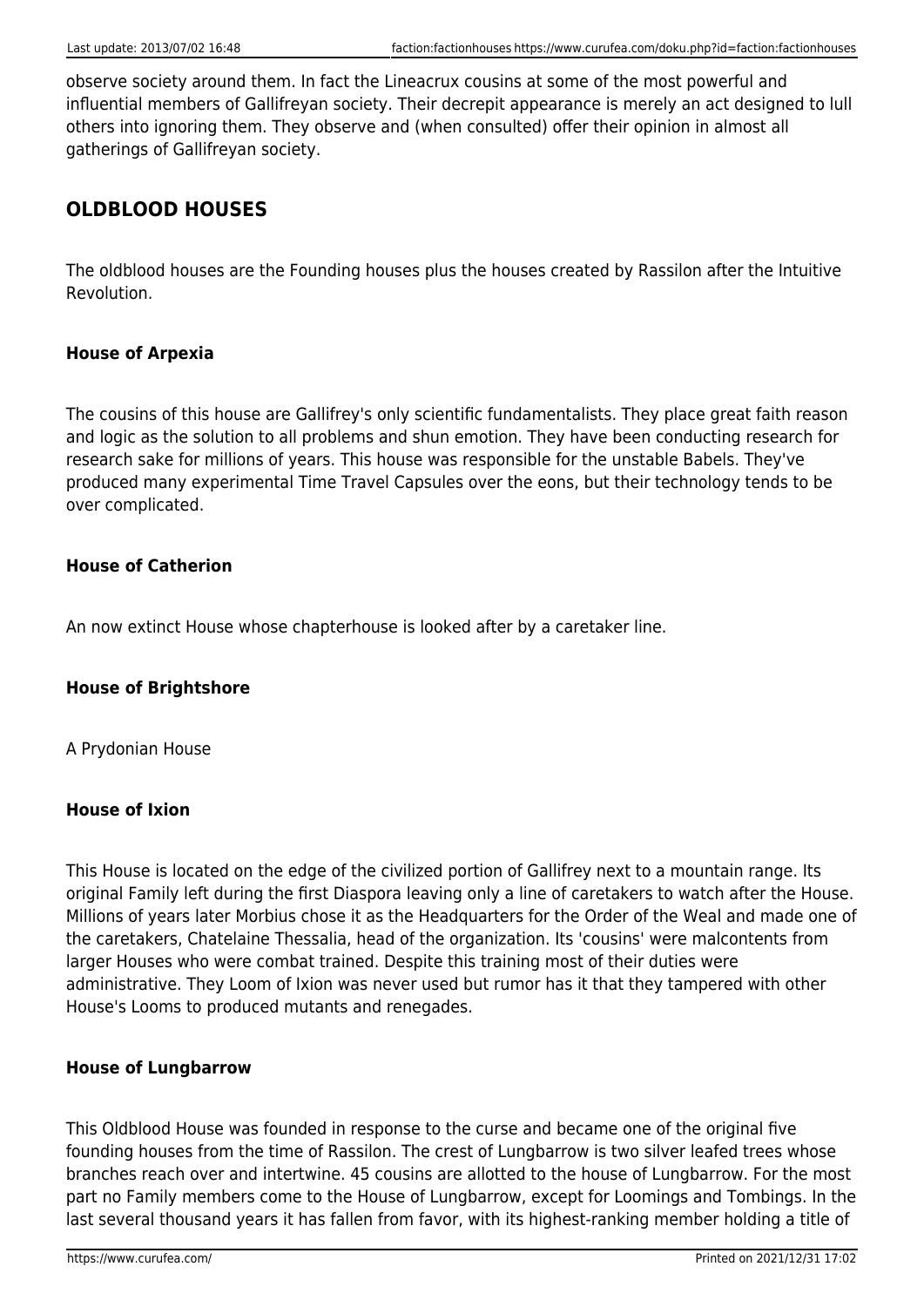Ordinal General. About 350 years after the looming of the Doctor, the House was deleted from History for exceed its Loom Quota. It was reinstated 673 years later. The House of Lungbarrow is in the Prydon Chapter. The Lungbarrow Chapterhouse located in the Southern Mountain Ranges, two days walk from Rassilon's Rampart, and overlooks the river Cadonflood. A forest of silver leafed trees stretch from the House to the river Cadonflood at the base of the valley. The House sits halfway up Mount Lung on the west side. Southern Gallifrey is considered quite wild and beutiful. A partial list of the Lungbarrow Cousins The Doctor, Arkhew, Maljamin, Farg, Innocet,

Quencessetianobayolocaturgrathadeyyilungbarrowmas (Ordinal-General and 422nd Kithriarch), Satthralope (Housekeeper), Glospinninymortheras ( Cellular Eugenics (CIA?)), Jobiska, Luton, Rynde (Epicural Overseer), Celesia, Almund, Tulgel, Chovor (the Various), DeRoosifa, Salpash Irving Braxiatel claims to be a brother of the Doctor. Owis was the Doctor's Replacment after he was disinherited.

#### **House of Mirraflex**

A minor oldblood House that produced most of Gallifrey's generals, enforcers, and strategists. Its cousins are known for being aggressive and ruthless defenders of the Laws of Time. They have nothing but disdain for the Lesser Species. Their Loom was known for being particularly versatile. The House was founded by General Mirraflex after the beginning of the Eternal Wars, who structured it as an esoteric martial lodge.

#### **House of Nechronomancy**

Nechronomancers don't believe in the passage of time and don't acknowledge their gender or their names. They've deleted most of the records of their House and are viewed as pariahs among Time Lord society. They are capable altering time states in ways that would be impossible for any other Time Lord. During the War these deep engineers collected [Highest Entropy Matter \(HEM\)](https://www.curufea.com/doku.php?id=faction:factioncold) from dead time states (where the universe had reached thermal equilibrium and history/time has ceased to flow).

#### **House of Stillhaven**

A Prydonian House.

#### **House of Wildthyme**

A House in the mountains of Southern Gallifrey.

## **NEWBLOOD HOUSES**

There are very few Newblood houses (relative to the Older Houses) and their cousins tend to be quite eccentric. All of them were founded no more than 10,000 years before the Doctor was loomed.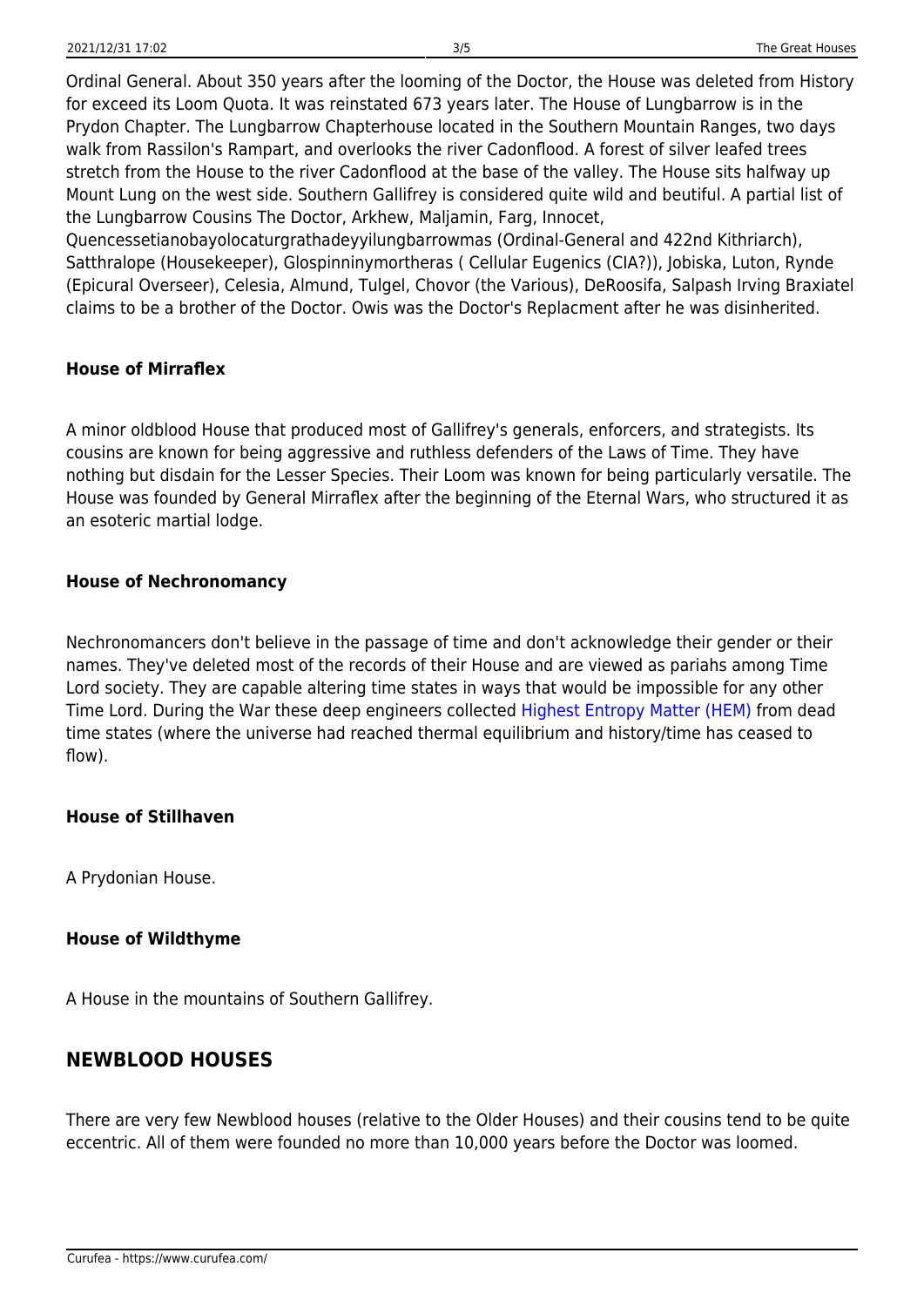#### **House of Dvora**

(aka House of Devouring Hounds) The first of the Newblood houses, House of Dvora was created 10,000 years before the looming of the Doctor. Their Cousins view themselves as destined to publicly lead and control. Dvora is the only Newblood House whose power equals the Five Founding Houses. They are ruthlessly practical and open to using violent methods, but strive to appear impersonal and passionsionless. They have seven elite operatives who undertake secret missions for them. Originally part of the Patrex chapter they later became Prydonians. Cousins include: Romanadvoratrelundar, Morbius

#### **House of Lolita**

A self founded house by the self created Lolita.

#### **House of Oakdown**

This Newblood House is a member of the Prydon Chapter and is one of the most respected and noble Houses on Gallifrey. This House produced the Master.

#### **House of Paradox**

This House conducted illegal experiments on Non-Linear Time. The Grandfather also begins to experiment with lesser species reproductive methods and begins wearing the armor of Yssgaroth Time Lords. It was reformed into Faction Paradox and exiled from Gallifey,.

#### **House of Tracolix**

A minor Newblood House that is known for subtly trying to exploit every change that occurs in Gallifreyan society. They are arrogant, reckless, and ambitious. Their willingness to follow any passing fashion gives their cousins more versatility then those of other Houses.

#### **House of Xianthellipse**

A minor Newblood House known for its understanding of biology and biodata. It is not a member of the Prydon Chapter (i.e. never wears scarlet).

### **CARETAKER HOUSES**

Below the Time Lords are the Plebeian Classes (non Time Lord). This ancillary staff and their families live in the rest of the Capitol. They are Watch guards, technicians, artisans, cleaners, engineers, cooks, and musicians. Mid Town is between the Capitol and Low Town. Low Town is the society of poor that has formed in the foundations of the Capitol. The Low Towners call Time Lords Timeys while